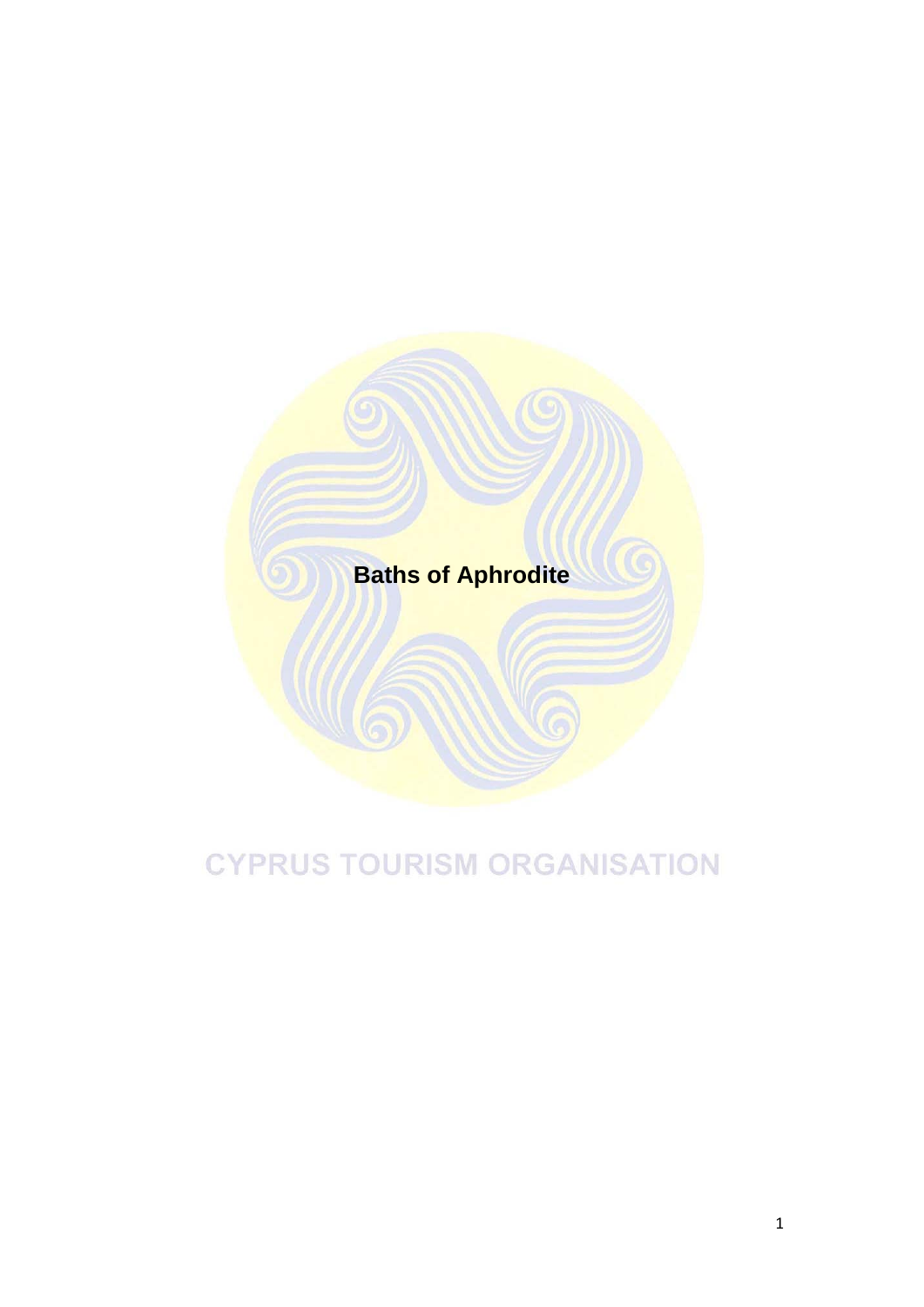The Baths of Aphrodite are an exceptional spot, an enchanting spring on the eastern slope of Akamas, by the sea, right at the point where the mouth of the narrow Chrysochous valley meets the sheer rocks of the Akamas peninsula. This spot combines legend with natural beauty and fills the visitor's soul with a sense of soothing calmness and tranquility. According to the legend and local tradition, this was where Aphrodite, goddess of beauty and love, enjoyed her bath. It was also the spot where Adonis saw her for the first time and they instantly became lovers.

A paved road leads from Polis Chrysochous up to the modern tourist pavilion near the spring. Since 2006, the Department of Forest has created a park covering one hectare, with trails, benches where visitors can rest their heels, and a bird watching station. The flora was enriched with local shrubs and wildflowers, all labelled, making the visit educational as well. Here you will find Cyprus's national wildflower, the endemic Cyprus cyclamen. Going through part of the park over the flagstone path, we reach the foot of a sheer limestone rock. Water flows from its crevices and falls like misty rain into a pond. That pond is around five meters across and one meter at its deepest point. Its water is crystal clear and cool. A ditch carries the overflow from the pond to the sea. The vegetation in this area is so luxuriant, that the spring and the pond are permanently in the shade. All around, there are plane trees, wild fig trees, wild olives (olea), carobs, lentisks, thyme and other plants. If you happen to be here in the spring, you will see numerous wildflowers, including cyclamens, gladioli, anemones, rock roses and flowering callicotome villosas (spiny broom). The rock from which the water flows is hollow, forming a small grotto.

Many travellers have described the beauty of the landscape and the wild majesty of Akamas which make the area a point of attraction, a spot where the goddess of love had her realm. Already in the  $4<sup>th</sup>$  century A.D., the Greco-Roman poet Claudian made a splendid description of that realm, a description that fits Akamas, despite the changes that may have occurred through the centuries. Claudian mentions two springs, one whose water is mingled with honey and a second one in which the water is mingled with poison. Eros dips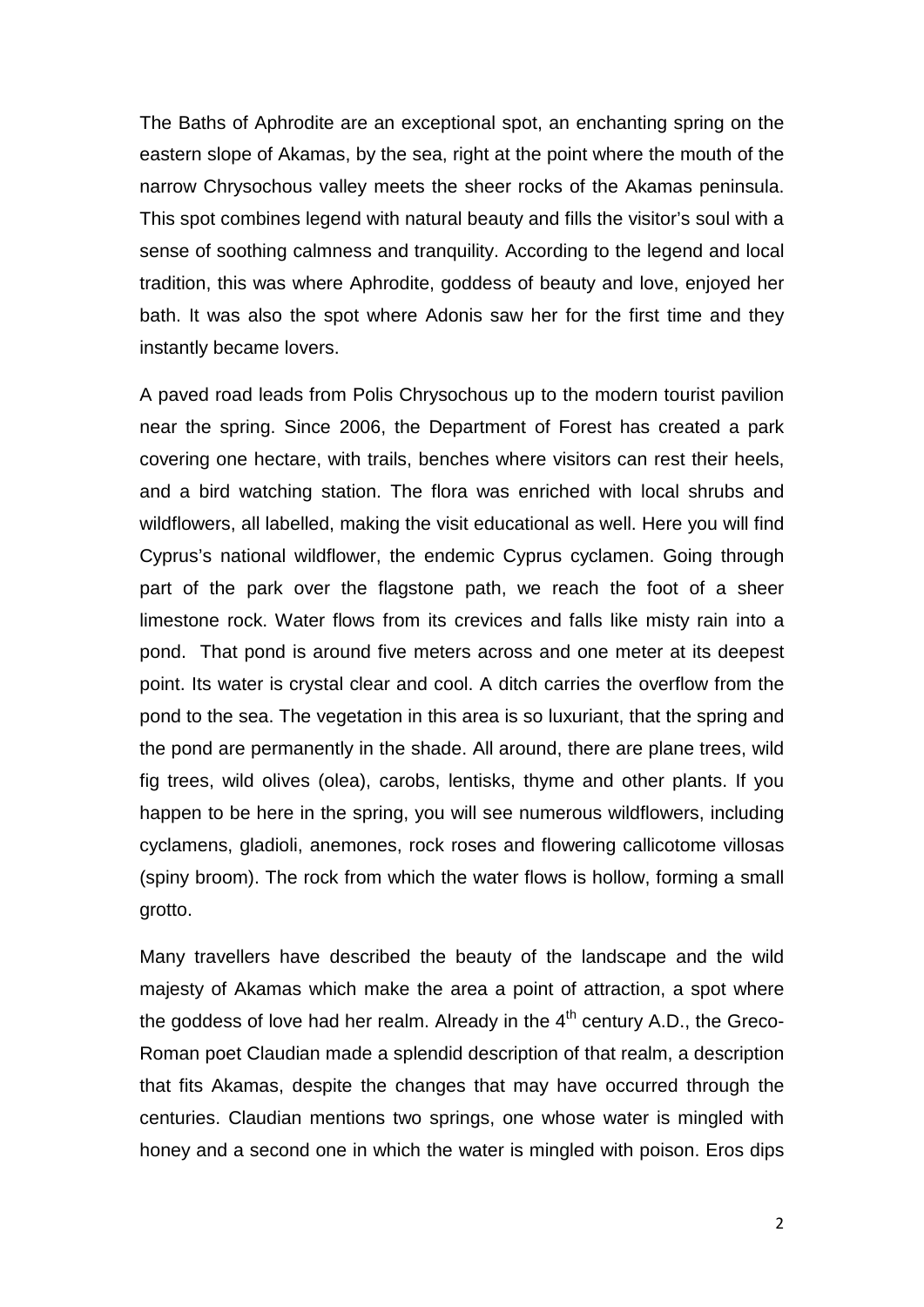his arrows in those two springs, hence his shots are sometimes sweet and at other times bitter.

Greek philosopher and rhetorician Athenaeus (170–230 A.D.) was the first to mention the name Baths of Aphrodite in connection with lychnis (silene), a plant which according to him grows around the baths of the goddess of love in Cyprus and Limnos. He adds that Aphrodite bathed there after sleeping with her husband, Hephaestus. Claudian says that Aphrodite's realm is in the place he describes in Cyprus (i.e., Akamas), and that Hephaestus expertly built a fence around it. Claudian's reference to the fence depicts the relative isolation of Akamas, even nowadays, and brings to mind a local tradition according to which there is a spot in Akamas where an invisible force keeps people away.

Let us now take an all-around taste of the Akamas Peninsula. It covers an area of 17,910 hectares, at the western extremity of Cyprus, in the district of Paphos. It is bordered by the Peyia and Akoursos villages to the south and by the Kathikas, Prodromi and Latchi villages to the east.

The peninsula is supposedly named after the Trojan War hero Akamas, son of Theseus and Phaedra, who upon landing at Cyprus founded a colony in that area with Akamantis as its capital. Many areas in the peninsula have been named after elements and events of the ancient Greek and Cypriot mythologies and traditions, such as the "Baths of Aphrodite", "Smigies" (where Digenis "esmige", i.e., came together in love with Rigaina, a medieval queen), "Rigaina's Tower" and "Fontana Amorosa" (The Fountain of Love). According to Greek mythology, Aphrodite was married to Hephaestus, blacksmith of the gods. This myth is all likelihood stems from Cyprus's association with metallurgy, and in particular with coppersmithing. The legend has it that Hephaestus built Aphrodite a splendid palace of gold and precious stones at an idyllic spot somewhere on the island, perhaps in Akamas.

Conifers and evergreens prevail on the highest points of the peninsula, whilst on the lower-lying lands and at sea level Mediterranean ecosystems are dominant: "phrygana", i.e., brushwood (thorny burnet, thyme, cistus, agave, etc.), garrigue, i.e., shrubs (callicotome villosas or spiny broom, Pistacia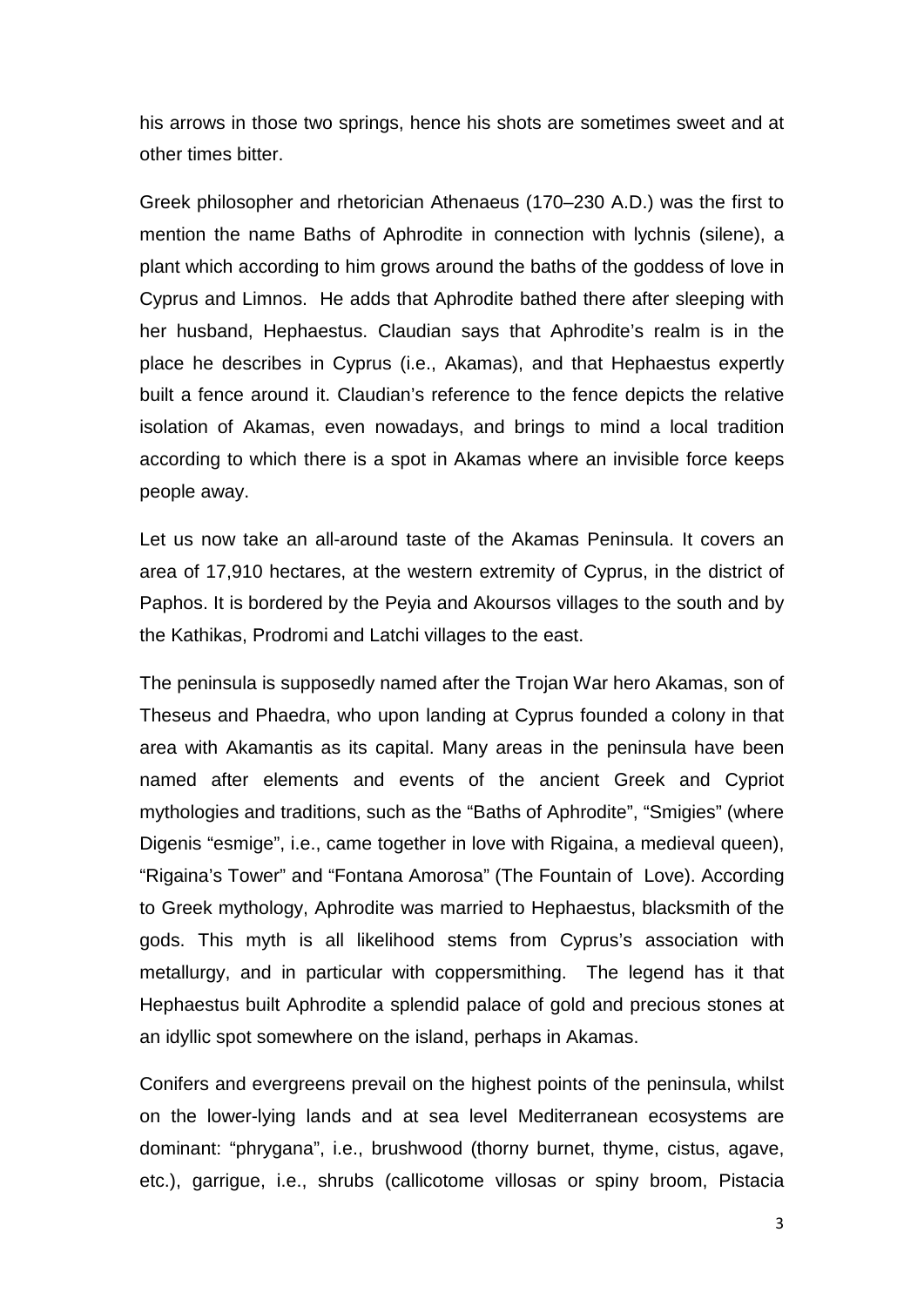lentiscus or lentisk, etc.) and maquis, i.e., scrub vegetation (Phoenician juniper, wild olive, carob, lentisk, quercus coccifera, Mediterranean hawthorn, Greek strawberry tree, etc.). The rarity of endemic plants, the great variety of orchids, the diversity of maquis and the clusters of Calabrian pine (pinus brutia) make the Akamas forest a unique and rare biotope of great ecological and scientific value.

The peninsula features a wide variety of geomorphological characteristics, such as plateaus, small planes and ravines, narrow deep valleys, caves, gorges, sandy and rocky beaches, sea grottos and little islands.

The area's great diversity of ecosystems attracts many different bird groups, which visit it during their migration or breed there. A total of 77 bird species has been recorded in Akamas. The following are among the significant endemic species:

Bonelli's Eagle (*Hieraateus fasciatus*)

Peregrine Falcon (*Falco peregrinus*)

European Roller (*Coracias garrulous*)

Cyprus warbler (*Sylvia melanothorax*)

(European) Nightjar (*Caprimulgus europaeus*)

Masked Shrike (*Lanius nubicus*)

Cretzschmar's Bunting (*Emberiza caesia*)

Until 1990, the area was also home to the Griffon Vulture (Gyps fulvus).

The Department of Forests, in cooperation with the Cyprus Tourism Organization, has created in the Akamas forest five (5) nature trails totalling approximately 25 kilometres. The idea behind their creation was to acquaint the public with the flora, the fauna and, in general, the environment of the area. Moreover, in "Smigies" there is a picnic site with a capacity of 600 persons.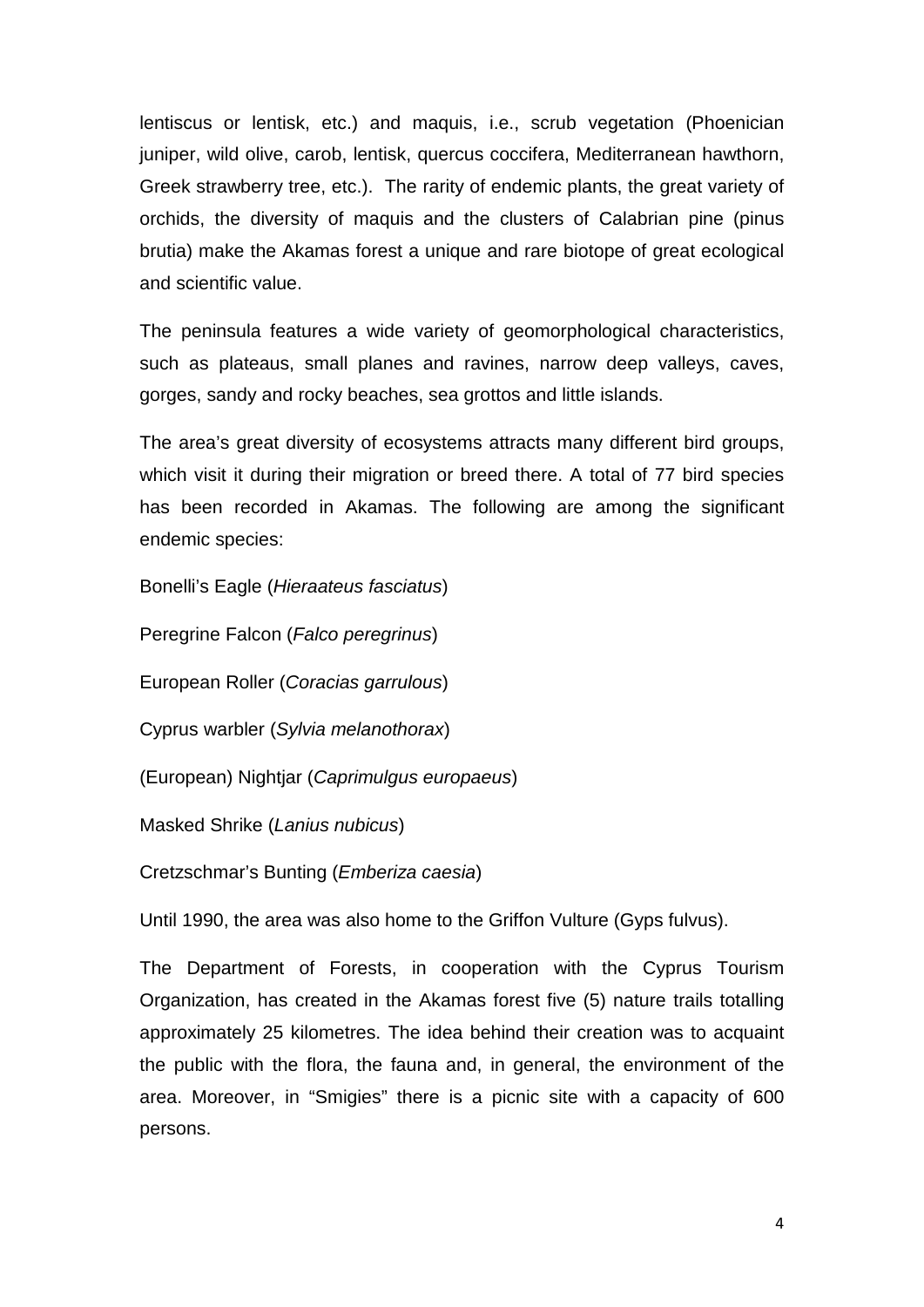It should be noted that the five nature trails are part of the extension of the E4 Long-Distance European Trail which begins in Gibraltar, goes through eight European countries, ends up in Crete and from there extends to our island. All five trails of the Akamas peninsula are circular. Two begin at the Baths of Aphrodite, two at the Smigies picnic area and one at the Kathikas village. The two trails starting at the Baths are called Aphrodite and Adonis are Category 2 and 3, respectively, because of the many uphill and downhill changes in gradient. However, they feature points that offer unique vistas towards Polis Chrysochous, the Paphos forest and Akamas. Both have a length of 7.5 kilometres and are part of the Aphrodite Cultural Route, which connects places and portable finds across Cyprus.

Many bushes and flowers are associated with Kyprida Aphrodite, such as her favourite rose! According to the legend, when her beloved Adonis was killed by the wild boar, Aphrodite shed as many tears as the drops of blood that fell from Adonis's body. From his blood sprang blood-red anemones (anemone coronaria) and from the goddess's tears sprang white roses (rosa canina). Rose petals are rich in vitamin C and are steeped to make a tea, mainly in the Middle East and China. In the past, their pulp was used in poultices to treat wounds, since they have anti-bacterial properties. The ethereal oil from roses is considered aphrodisiac and is used in massages and aromatherapy. Rose oil contains 300 different chemical components. According to traditional Indian medicine, rose perfume and rose tea are potent brain stimulants.

Cyprus has always played a central role in perfumery and ethereal oils from Cypriot flowers have permeated the industry worldwide.

The French call their  $6<sup>th</sup>$  wedding anniversary *"noce de Chypre"* (noce = wedding). This has to do with the "perfume" of Cyprus. They have also named many of the other wedding anniversaries after flowers.

Cypriot perfumes have always been famous, a fact which was recently corroborated by Italian archeologist Maria Rosaria Belgiorno during the excavations at Pyrgos. Findings include an alembic ("lambikos") and traces of scent in a glass jar dating back to 2000 BC. The laboratory analysis showed that the scent contained essential oils from 7 aromatic plants. Well-known